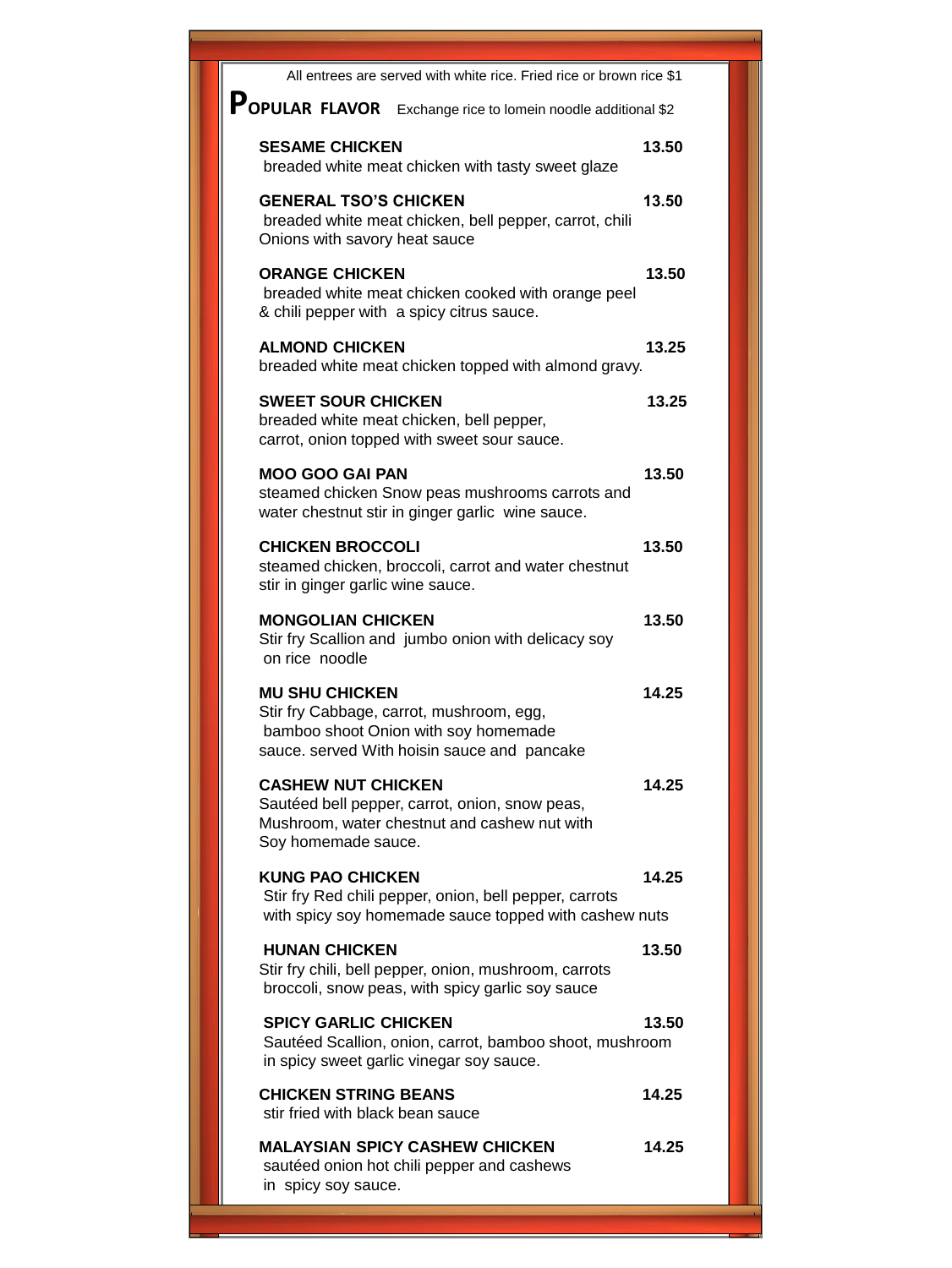## **BEEF AND PORK**

## *Beef Entrees Are flank steak*

All entrees are served with white rice. Fried rice or brown rice \$1 Exchange rice to lomein noodle additional\$2

| <b>MONGOLIAN BEEF</b><br>Stir fry Scallion and jumbo onion with<br>delicacy soy on rice noodle.                                                       | 16.50 |
|-------------------------------------------------------------------------------------------------------------------------------------------------------|-------|
| <b>BEEF WITH BROCCOLI</b><br>Stir fry broccoli, carrot and water chestnut<br>in ginger garlic soy sauce.                                              | 15.50 |
| <b>PEPPER STEAK</b><br>stir fry Green pepper onion and carrot in<br>ginger garlic soy sauce                                                           | 15.50 |
| <b>HUNAN BEEF</b><br>Stir fry chili, bell pepper, onion, mushroom, carrots<br>broccoli, snow peas, with spicy garlic soy sauce                        | 15.50 |
| <b>MU SHU PORK</b><br>Stir fry Cabbage, carrot, mushroom, egg,<br>bamboo shoot Onion with soy homemade<br>sauce. served With hoisin sauce and pancake | 14.50 |
| <b>MALAYSIAN SWEET AND SOUR PORK</b><br>strips of marinated pork tenderloin, fried to perfection<br>and tossed in sweet and sour sauce                | 14.50 |
|                                                                                                                                                       |       |
|                                                                                                                                                       |       |
|                                                                                                                                                       |       |
| <b>Extra JUMBO SHRIMP</b> sweet and meaty                                                                                                             |       |
| <b>SHRIMP WITH LOBSTER SAUCE</b><br>Sautéed peas and carrots, onions in<br>egg white garlic wine sauce.                                               | 16.60 |
| <b>SHRIMP WITH BROCCOLI</b><br>broccoli, carrot and water chestnut<br>stir fry in ginger garlic wine sauce.                                           | 16.60 |
| <b>RAINBOW SHRIMP</b><br>broccoli, carrot and water chestnut<br>Snow peas, red bell pepper, mushroom<br>stir fry in ginger garlic wine sauce.         | 16.60 |
| <b>HUNAN SHRIMP</b><br>Stir fry chili, bell pepper, onion, mushroom, carrots<br>broccoli, snow peas, with spicy garlic soy sauce                      | 16.60 |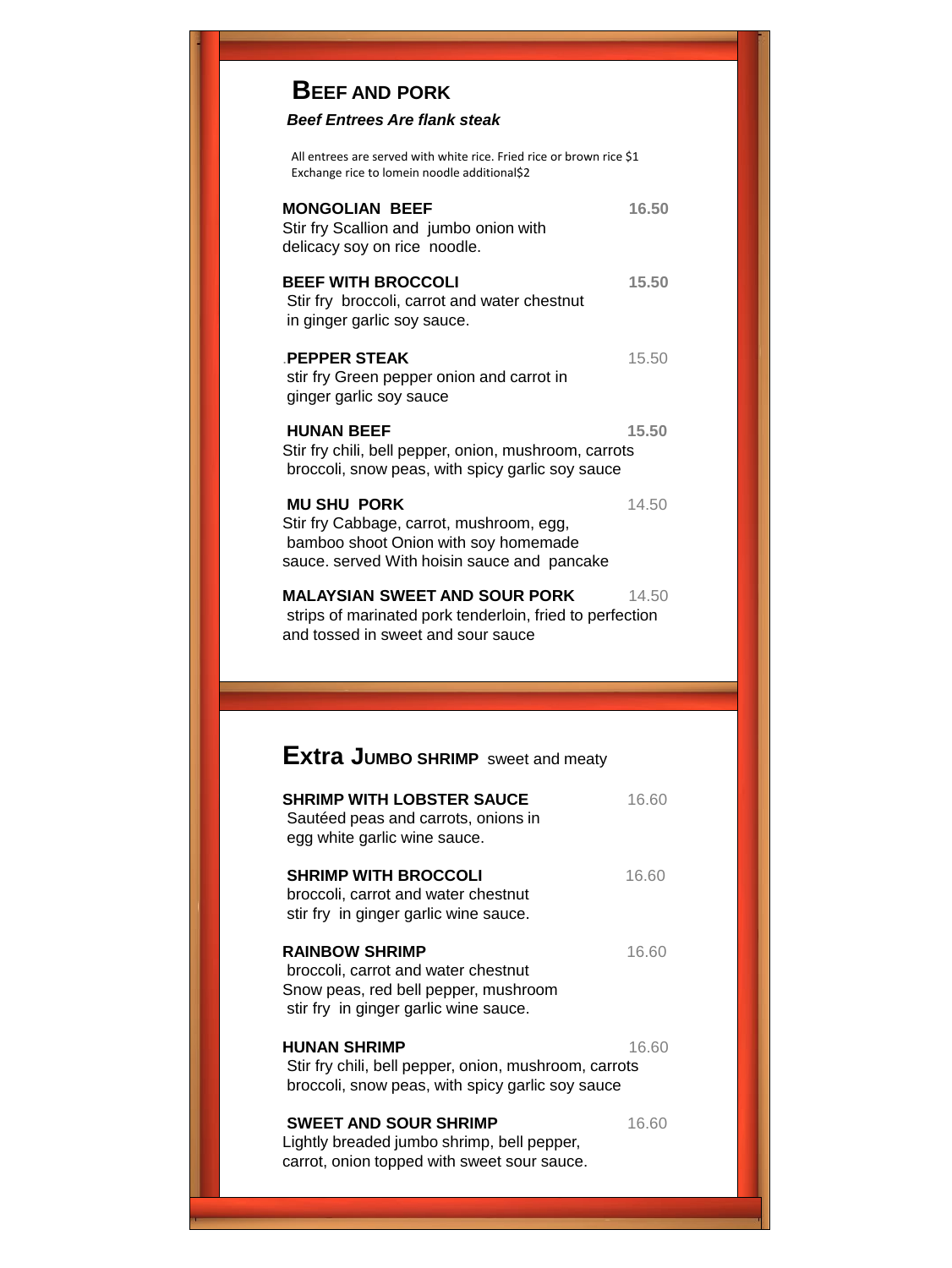| <b>CHEF'S SELECTION</b>                                                                                                                               |  |
|-------------------------------------------------------------------------------------------------------------------------------------------------------|--|
| All entrees are served with white rice. Fried rice or brown rice \$1                                                                                  |  |
|                                                                                                                                                       |  |
| <b>CHILEAN SEA BASS</b><br>Flaky texture and light buttery taste.<br>select your preparation                                                          |  |
| <b>MALAYSIAN STYLE FRIED*</b><br>28.99<br>Wok fried, spicy kung pao sauce on baby spinach.                                                            |  |
| <b>HONG KONG STYLE STEAMED*</b><br>28.99<br>Steamed with ginger soy sauce on baby spinach.                                                            |  |
| <b>THAI TAMARIND SWEET CHILI*</b><br>28.99<br>Lightly battered fried sea bass toped<br>with light spicy sauce, cucumber onion and<br>red bell pepper. |  |
|                                                                                                                                                       |  |
| <b>SALT PEPPER PRAWN(U12)</b><br>Crispy shell on prawn, bell pepper and onion<br>26.99<br>stir fry with five spice salt.                              |  |
| <b>CORAL SCALLOP &amp; SHRIMP</b><br>20.55<br>Lightly battered jumbo scallop and shrimp water<br>chestnut and broccoli, with sweet tangy sauce        |  |
| <b>HUNAN TRIPLE CROWN</b><br>16.99<br>Sautéed jumbo shrimps, chickens, beefs and<br>vegetables with spicy Hunan sauce.                                |  |
| <b>TRIPLE DELICACY</b><br>16.99<br>Stir fry jumbo shrimps, chickens, beef, onion<br>and scallion with soy sauce on fried rice noodles.                |  |
| <b>HAPPY FAMILY</b><br>18.35<br>sautéed beef, scallops and shrimps, pork<br>chickens and vegetables with ginger garlic sauce                          |  |
| 16.50<br><b>SHANGHAI BEEF</b><br>crispy fried flank steak with sweet garlic sauce                                                                     |  |
| <b>ORANGE BEEF</b><br>16.50                                                                                                                           |  |
| crispy fried flank steak citrus and sweet spicy.                                                                                                      |  |
| <b>CHICKEN EGG PLANT</b><br>14.45<br>sautéed ginger and scallion with soy yellow bean sauce.                                                          |  |
| *Consuming raw or undercooked meats, poultry, seafood shellfish<br>or eggs may increase your risk of food borne illness.                              |  |

.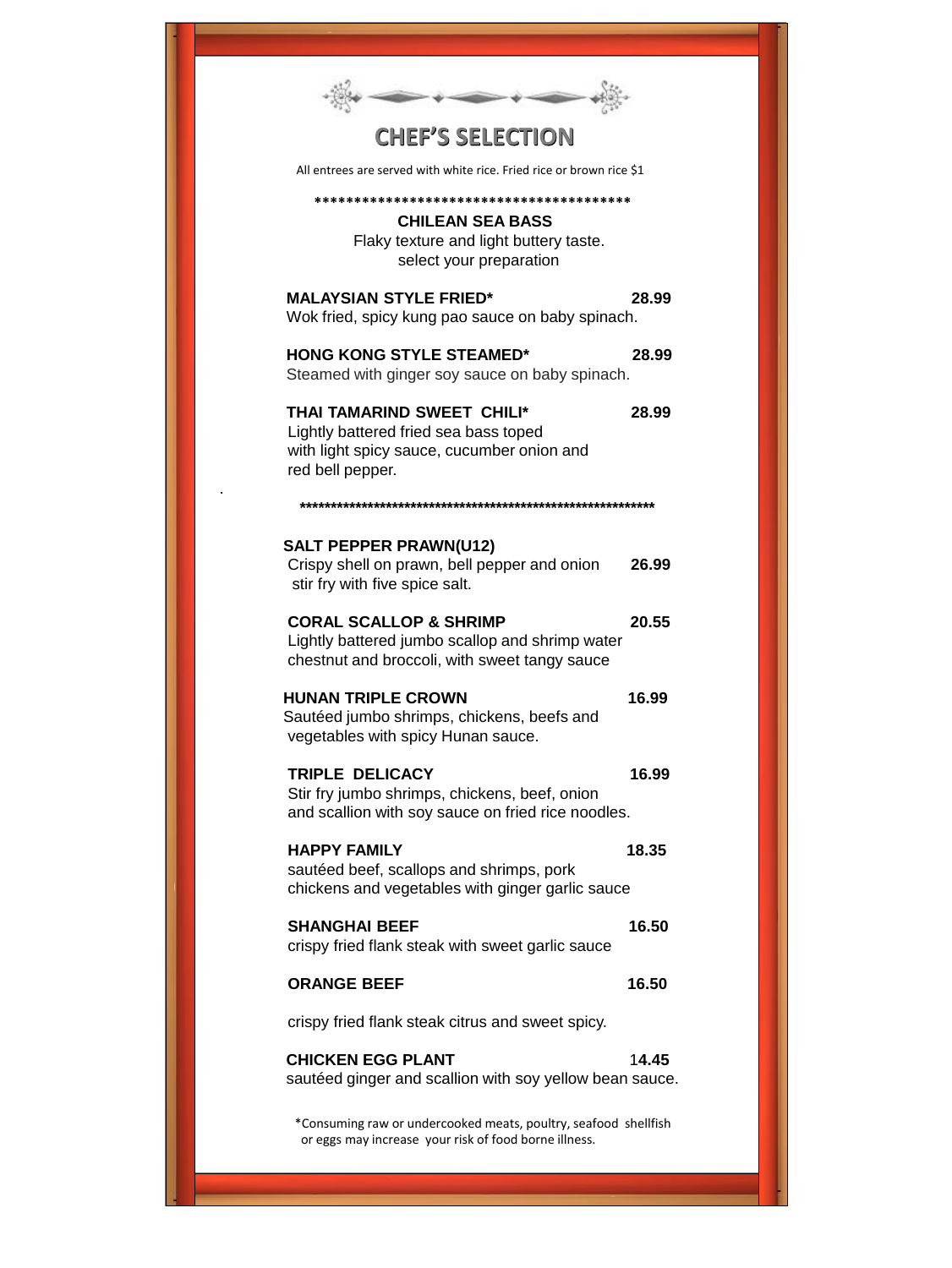| <b>CHEF'S SELECTION</b>                                                                                                                                |       |
|--------------------------------------------------------------------------------------------------------------------------------------------------------|-------|
| All entrees are served with white rice. Fried rice or brown rice \$1<br>Exchange rice to lomein noodle additional\$2                                   |       |
| <b>BLACK PEPPER BEEF</b><br>Stir fry flank steak, ginger, carrot, red and<br>green bell pepper with homemade sauce.                                    | 16.50 |
| <b>KUNG PAO SCALLOP AND SHRIMP</b><br>wok seared jumbo scallops and shrimps<br>on a bed of sautéed baby spinach topped<br>with cashew nuts.            | 20.55 |
| <b>CRISPY EGG PLANT AND SHRIMP</b><br>lightly battered jumbo shrimps and egg<br>plants on a sweet Szechwan sauce.                                      | 17.90 |
| <b>PINEAPPLE CURRY SHRIMP</b><br>spicy curry paste fine spring onion<br>cooked in coconut milk.                                                        | 18.20 |
| <b>SAMBAL SHRIMP WITH STRING BEAN</b><br>Malaysia favor stir fry with belacan<br>shrimp paste and spicy chili sauce.                                   | 18.20 |
| <b>THAI LEMON GRASS CHICKEN</b><br>Sautéed bell pepper onion with lime juice<br>lemon grass and spicy chili sauce                                      | 14.30 |
| <b>TAMARIND SWEET CHILI CHICKEN</b><br>Lightly battered white meat chicken stir<br>with cucumber onion and red bell pepper<br>in tamarind chili sauce. | 14.99 |
| SPICY CURRY CHICKEN 14.25 Shrimp 18.20<br>Onion, green pepper, curry paste and carrot<br>cooked in coconut milk.                                       |       |
| <b>PANANG CURRY CHICKEN</b><br>Bell pepper, broccoli, carrot, onion<br>peanut, curry paste, lime leaves,<br>cooked in coconut milk                     | 14.99 |
|                                                                                                                                                        |       |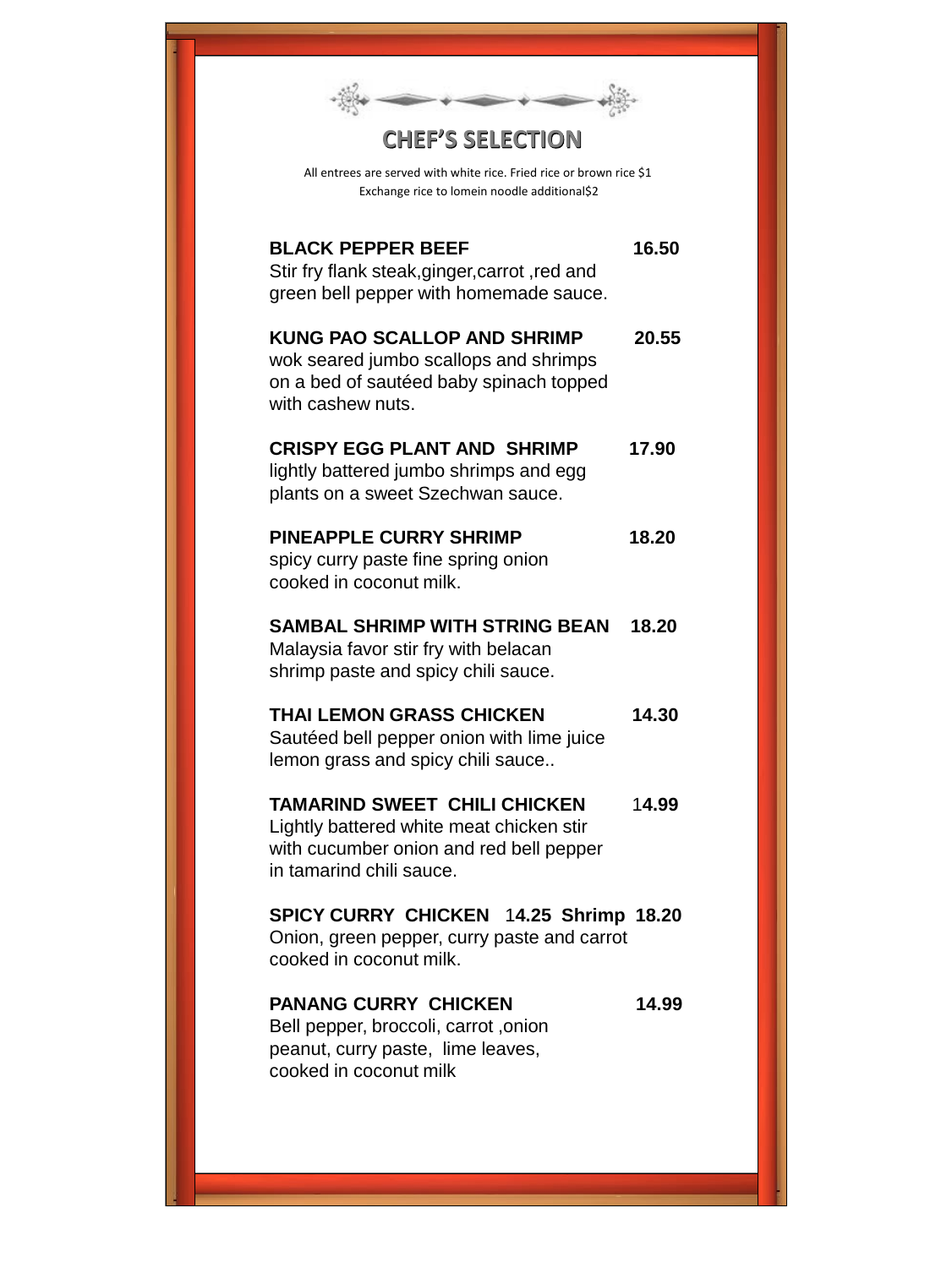| <b>VEGETARIAN</b><br>All entrees are served with white rice. Fried rice or brown rice \$1<br>Exchange rice to lomein noodle additional\$2    |       |
|----------------------------------------------------------------------------------------------------------------------------------------------|-------|
| <b>TAMARIND SWEET CHILI TOFU</b><br>fried lightly breaded tofu, cucumber, onion,<br>carrot With tamarind chili sauce.                        | 14.05 |
| <b>SESAME TOFU</b><br>fried Lightly breaded tofu with sesame sauce.                                                                          | 13.50 |
| <b>GENERAL TSO'S TOFU</b><br>fried Lightly breaded tofu carrot, onion<br>Chili and bell pepper with savory heat sauce.                       | 13.50 |
| <b>MA PO TOFU</b><br>Famous Szechwan silky tofu, onion, peas<br>and carrot with spicy bean sauce.                                            | 13.50 |
| <b>SPICY GARLIC EGGPLANT</b><br>Sautéed green pepper, carrot, onion, eggplant<br>With sweet vinegar soy sauce.                               | 10.99 |
| <b>VEGETABLE DELUXE</b><br>steamed cabbage, carrot,, water chestnut, snow peas<br>mushroom, broccoli stir fry in garlic white wine sauce     | 10.50 |
| <b>BUDDHA DELIGHT</b><br>cabbage, carrot, water chestnut, snow peas, bell pepper<br>mushroom, broccoli stir fry in classic garlic soy sauce. | 10.50 |
| <b>HOME STYLE TOFU</b><br>Sautéed fried tofu, cabbage, carrot, water chestnut,<br>snow peas, mushroom, broccoli in garlic soy sauce.         | 11.45 |
| <b>GARLIC BROCCOLI</b><br>Steamed carrot, water chestnut, broccoli stir fry in<br>white wine sauce.                                          | 11.45 |
| <b>CURRY VEGETABLE</b><br>Bell pepper, broccoli, carrot , onion, cabbage, tofu<br>green bean, spicy curry paste cooked in coconut milk.      | 13.50 |
|                                                                                                                                              |       |

## **FRESHLY MADE SIDE DISH**

| <b>WHITE RICE</b>            | 1.85 | <b>BEVERAGES</b>                  |
|------------------------------|------|-----------------------------------|
| <b>BROWN RICE</b>            | 2.95 | <b>ICE TEA 2.75</b>               |
| <b>FRIED RICE</b>            | 2.95 |                                   |
| <b>PLAIN LOMEIN</b>          | 3.95 | <b>HOT TEA 2.75</b>               |
| <b>STEAMED BROCCOLI</b>      | 3.95 | <b>JASMINE BLACK OOLONG GREEN</b> |
| <b>STEAMED MIX VEGETABLE</b> | 3.95 | <b>COKE DIET COKE CHERRY COKE</b> |
| <b>HOUSE HOT SAUCE 1 OZ</b>  | 1.00 | <b>LEMONADE SPRITE 2.95</b>       |